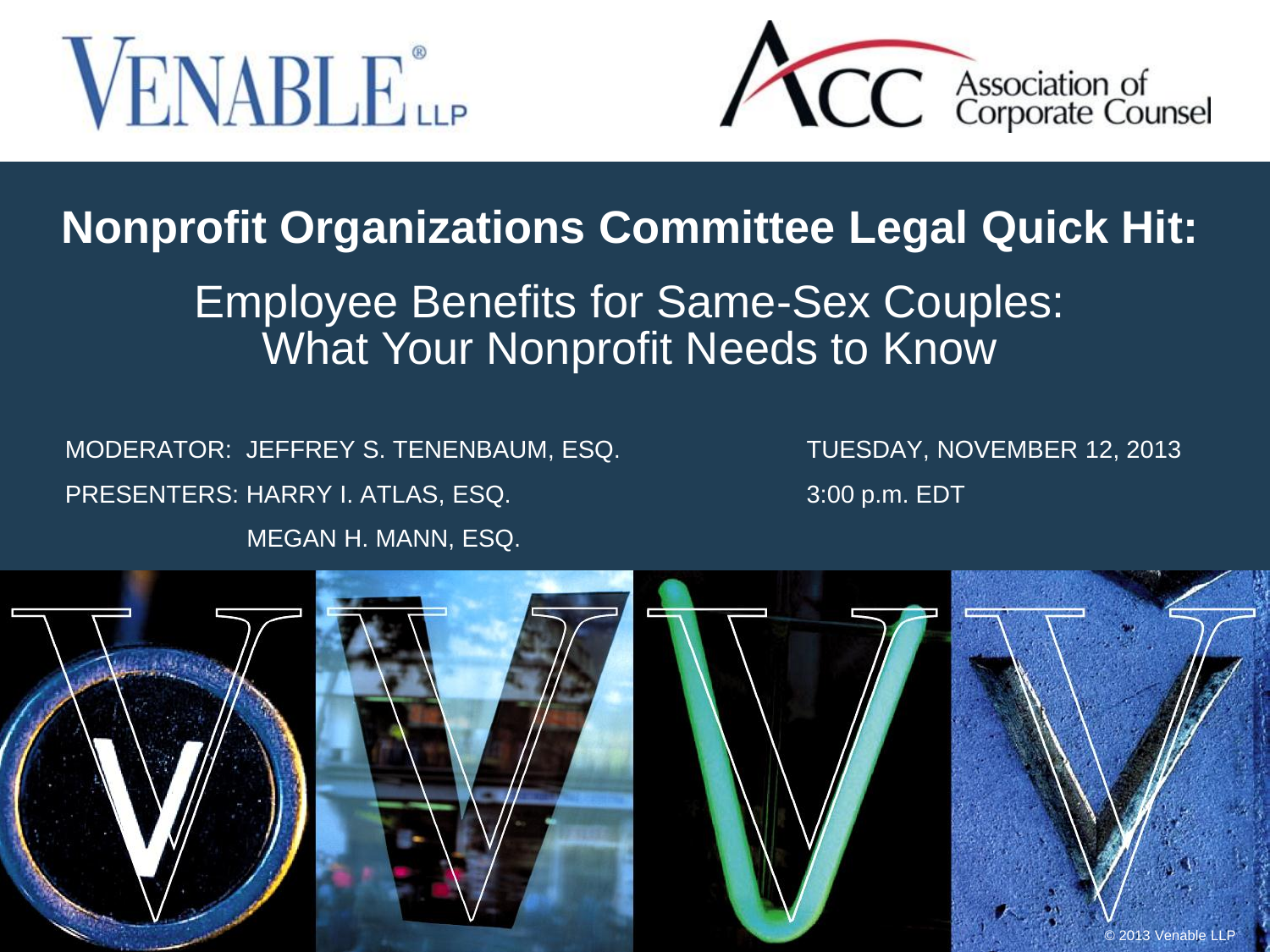# VENABLE"

### *United States v. Windsor*  June 2013

- Provision of the Defense of Marriage Act defining "marriage" for federal law purposes as between one man and one woman is unconstitutional.
- **Provision of the Defense of Marriage Act allowing** each state to decide whether to honor same-sex marriages performed in other states is not affected by the ruling.

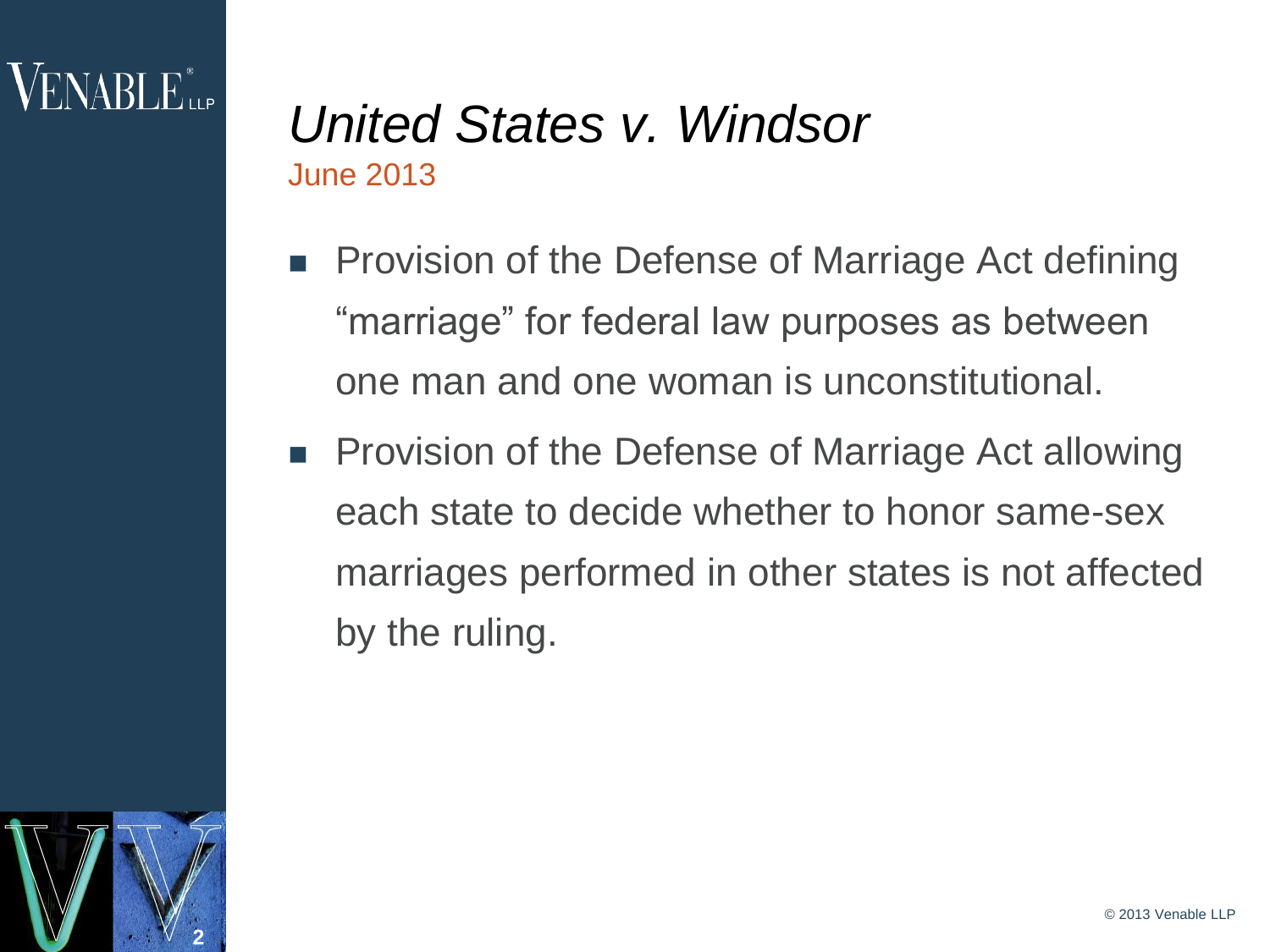## $\sf VENABI$   $E_{\sf ue}^*$

### *United States v. Windsor (cont'd.)* June 2013

- Because *Windsor* does not require all states to honor a same-sex marriage that was valid where performed, a fundamental question remains:
	- What is the status, in a state that does not recognize same-sex marriage, of a same-sex couple that was validly married in another state?

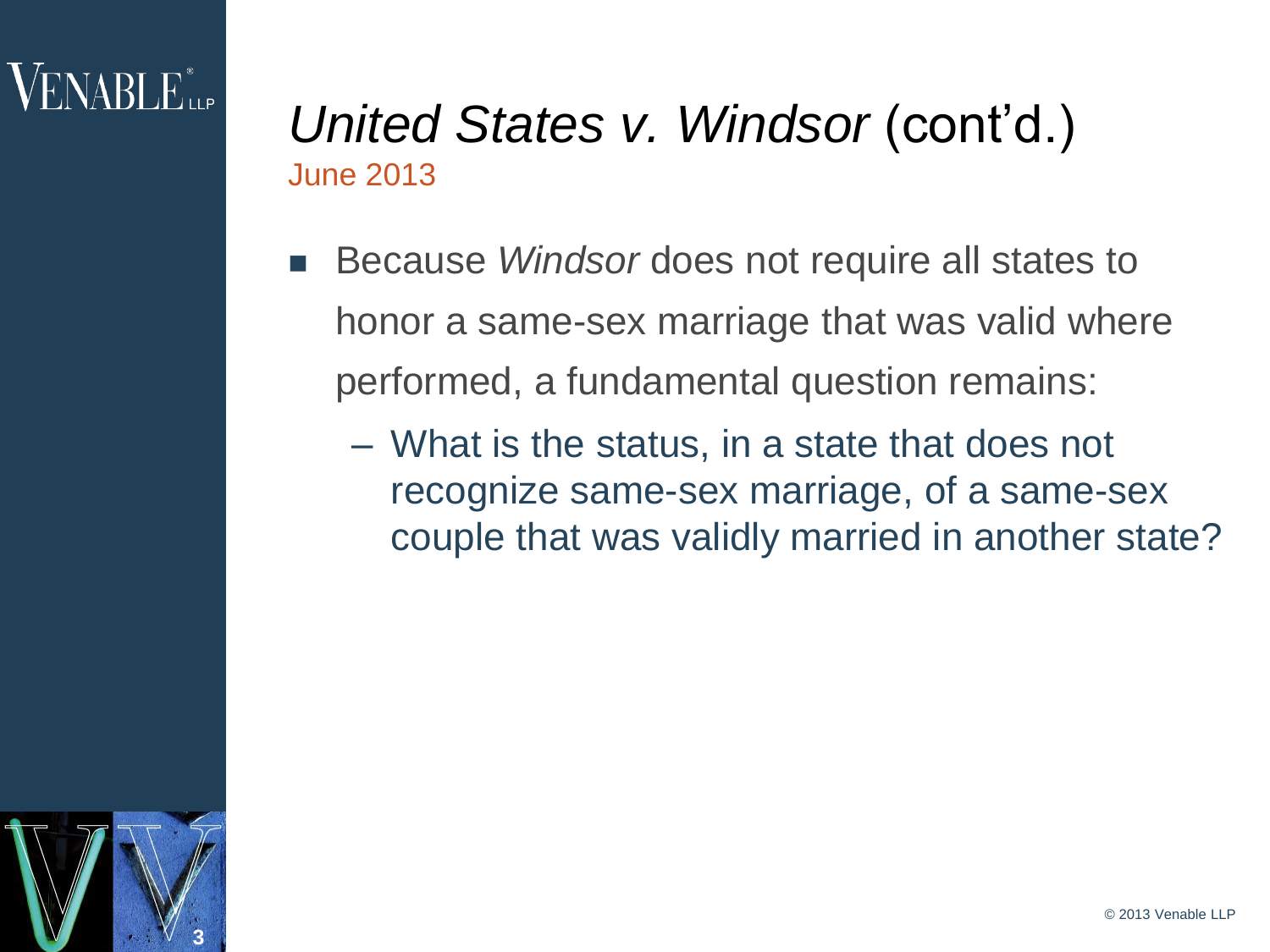# IRS Revenue Ruling 2013-17

### For federal tax purposes:

- "Marriage" includes two individuals of the same sex, provided those individuals are lawfully married under state law (or the laws of a territory or foreign jurisdiction).
- A same-sex marriage sanctioned under the laws of the state or territory in which it was performed will be recognized, even if the married couple lives in a state that does not recognize same-sex marriage.
- A same-sex (or opposite-sex) couple is not considered married by virtue of entering into a registered domestic partnership, civil union, or other similar formal relationship recognized under state law (but not classified as a marriage under the laws of that state).

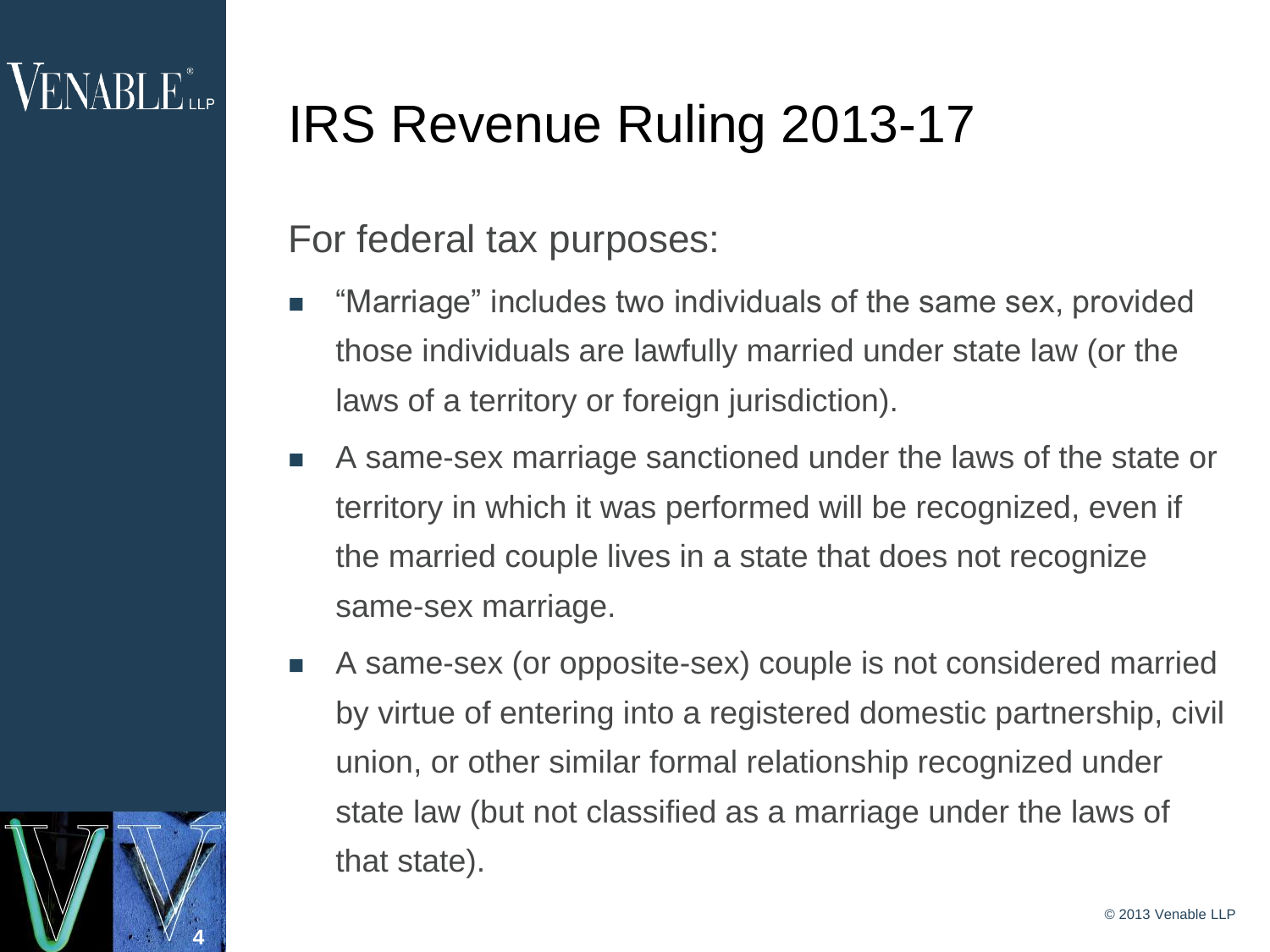

### IRS FAQs Issued with Rev. Rul. 2013-17 – Health Insurance

- Health insurance coverage for same-sex spouse is no longer taxable.
- **Employee may file amended Form 1040 to claim** refunds for "open" years under the statute of limitations.

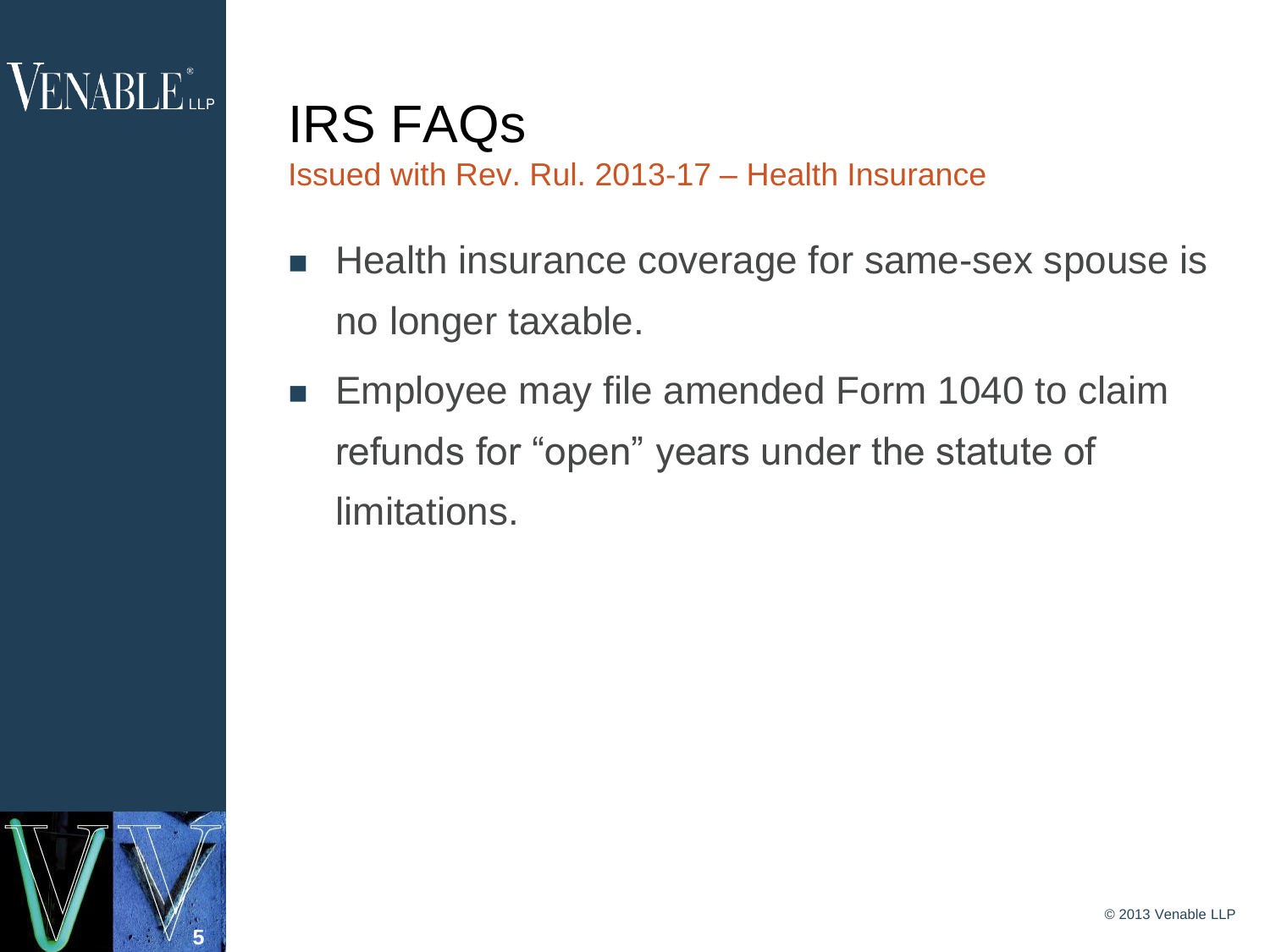## **VENABLE**<sup>®</sup>LLP

## IRS Notice 2013-61

Correction of employment tax overpayments for health and other fringe benefits

#### Special Administrative Procedure – 2013

- For 2013 In the 4th quarter of 2013, repay employee the excess FICA and income tax withholding amounts, and net out the amounts on the 4th quarter Form 941; OR
- For 2013 After 2013, repay employee the excess FICA (but not income tax), and file one Form 941-X to correct FICA (but not income tax) for all of 2013.
	- Employees must provide written statements that they will not otherwise claim FICA refunds. Employees recoup excess income tax withholding through regular Form 1040 channel.

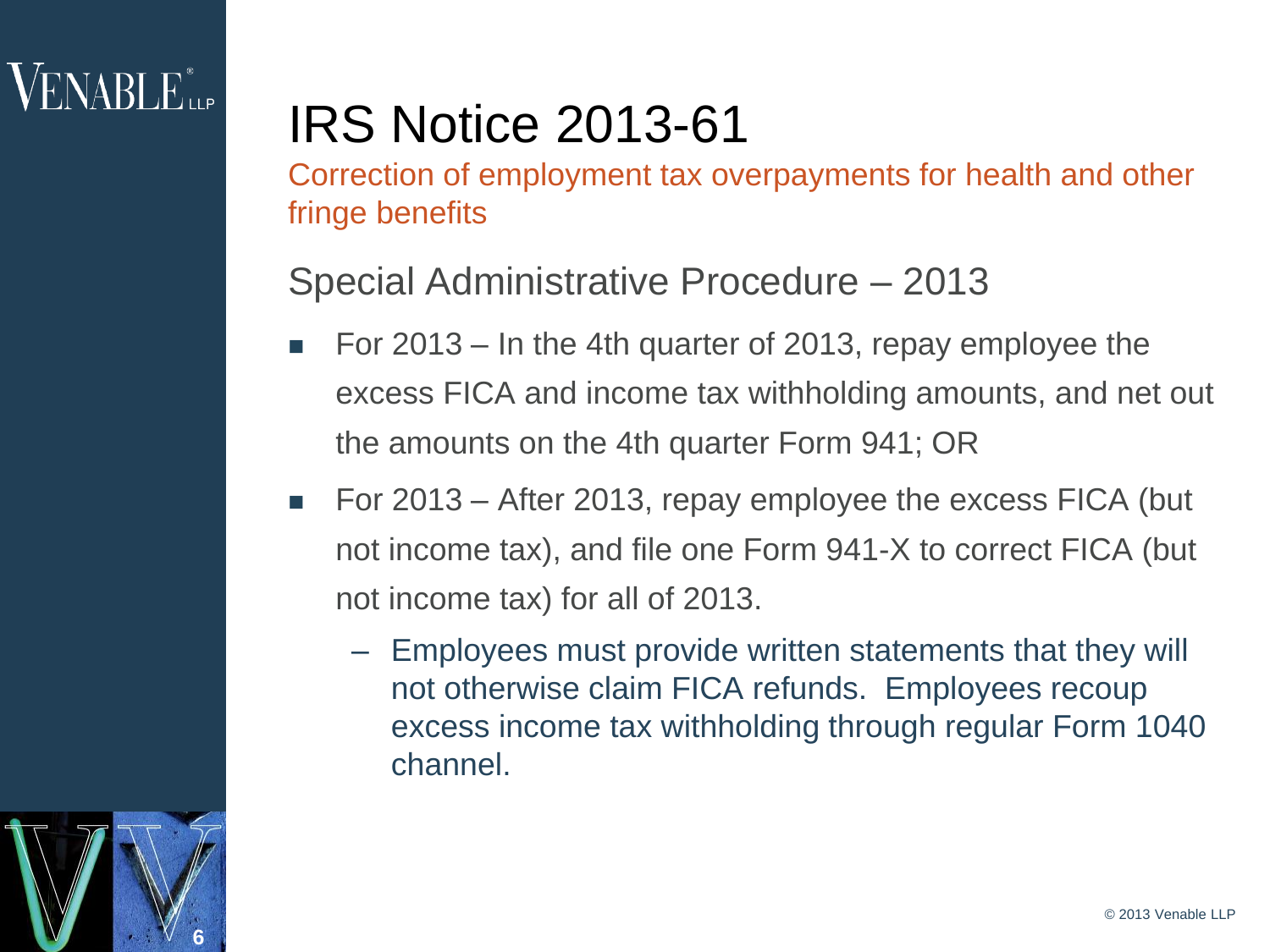## $\sf{VENABLE}^*_{\sf{LP}}$

**7**

# IRS Notice 2013-61 (cont'd.)

Correction of employment tax overpayments for health and other fringe benefits

Special Administrative Procedure – Before 2013

- For pre-2013 years still "open" under the SOL. Applies to FICA only, not income tax.
- **EXECT** Repay employee the excess FICA (but not income tax), and file a Form 941-X for the 4th quarter of the earlier year to correct FICA for the earlier year.
- Employer must issue corrected Form W-2 (i.e., Form W-2c).
- **Employees certify that they will not otherwise claim FICA** refund.
- Employees recoup excess income tax withholding through filing amended Form 1040 (i.e., Form 1040-X).

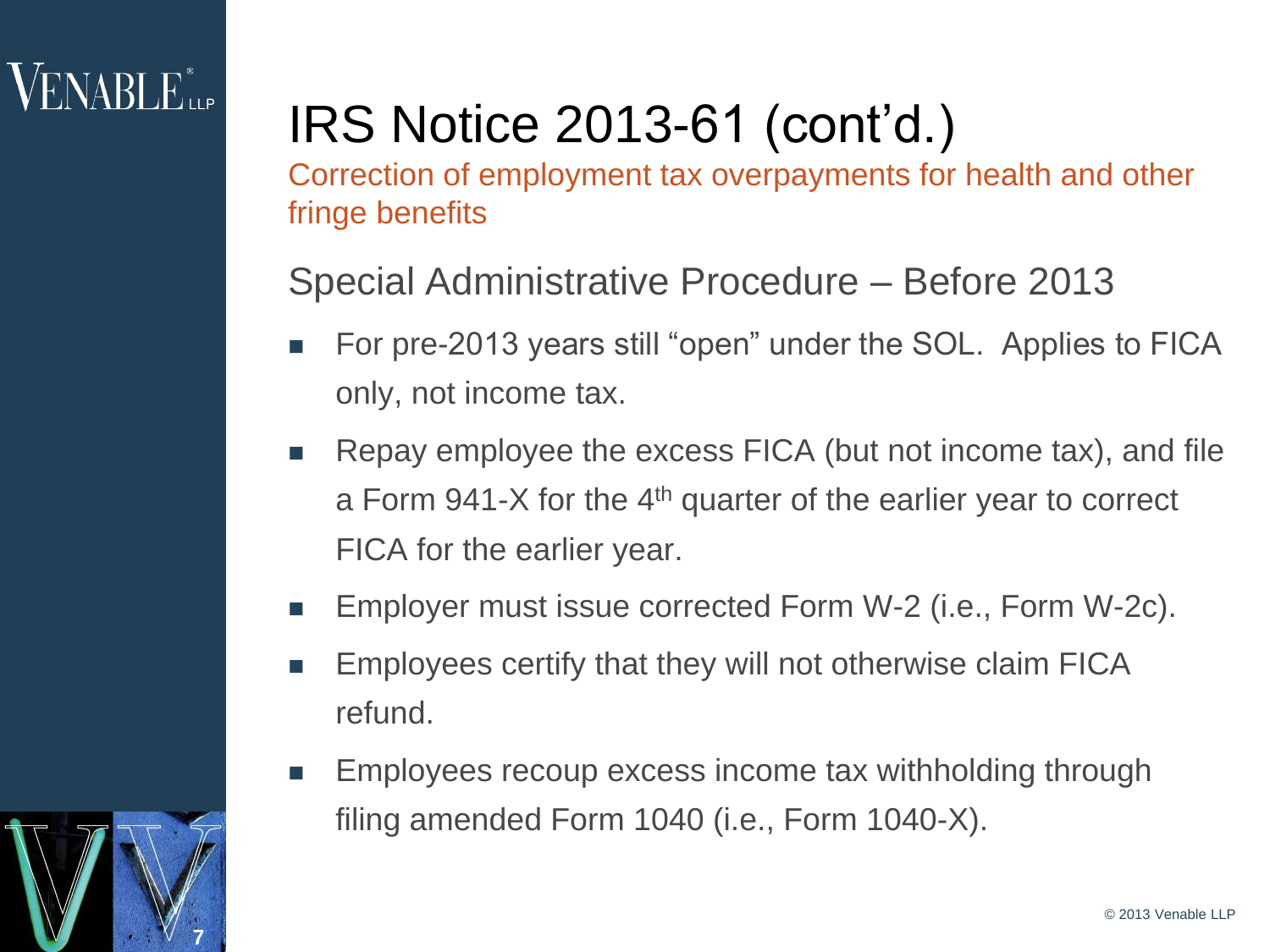## VENABLE".

Correction of employment tax overpayments for health and other fringe benefits

- An employer is not obligated to pursue a refund of overpaid FICA for earlier years.
- $\blacksquare$  If an employer does not pursue a refund for FICA overpayments for earlier years, an employee can file a refund claim on IRS Form 843.

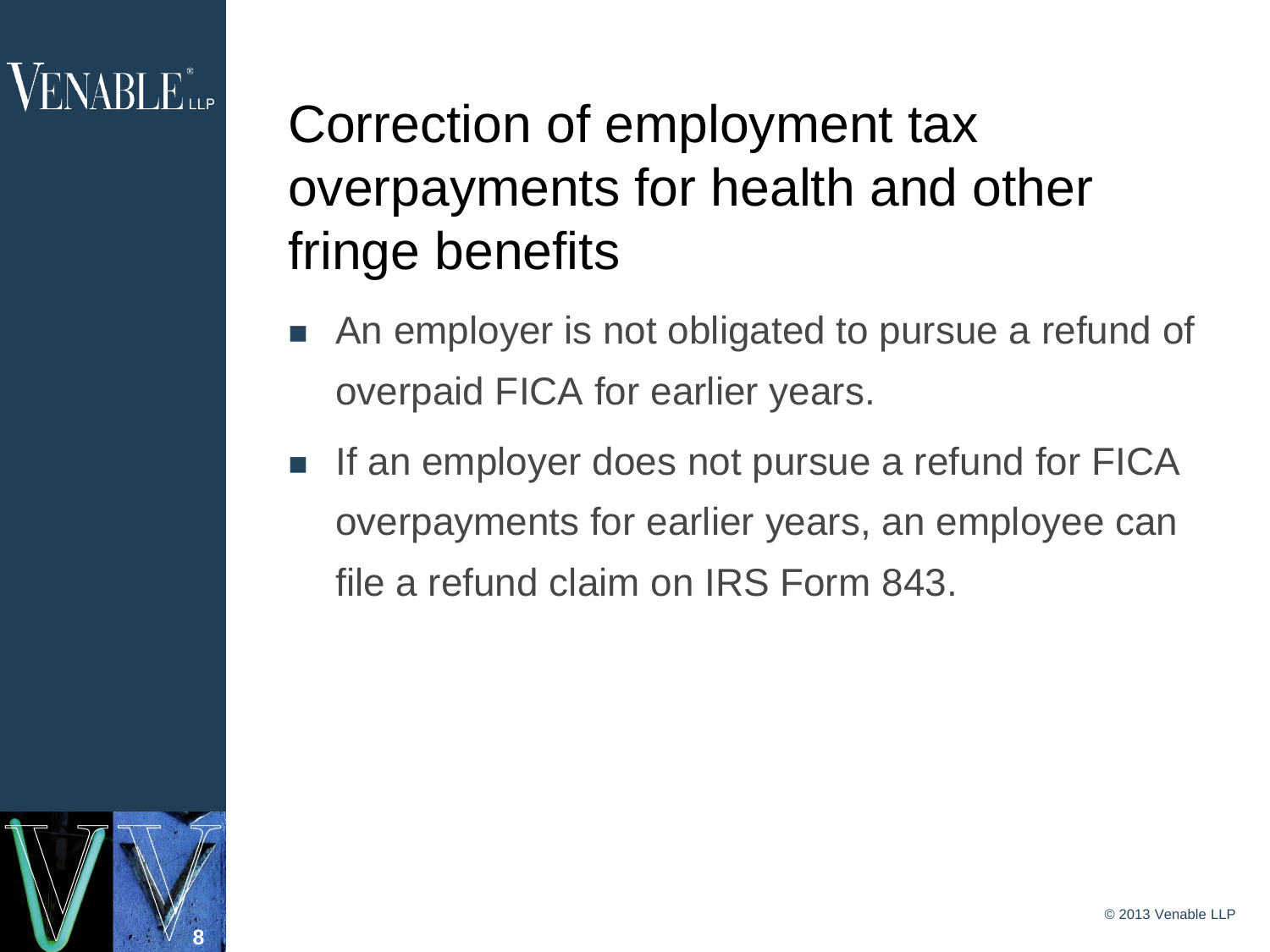

### IRS FAQs Issued with Rev. Rul. 2013-17 – Retirement Plans

- As of 9/16/2013, same-sex married spouse must be treated as a spouse for qualified plan purposes:
	- QJSA/QPSA rights
	- Surviving spouse rights (when QJSA/QPSA inapplicable)
	- Hardship distributions
- Guidance not yet issued for pre-9/16/2013 periods
	- Retroactive benefit claims are at issue

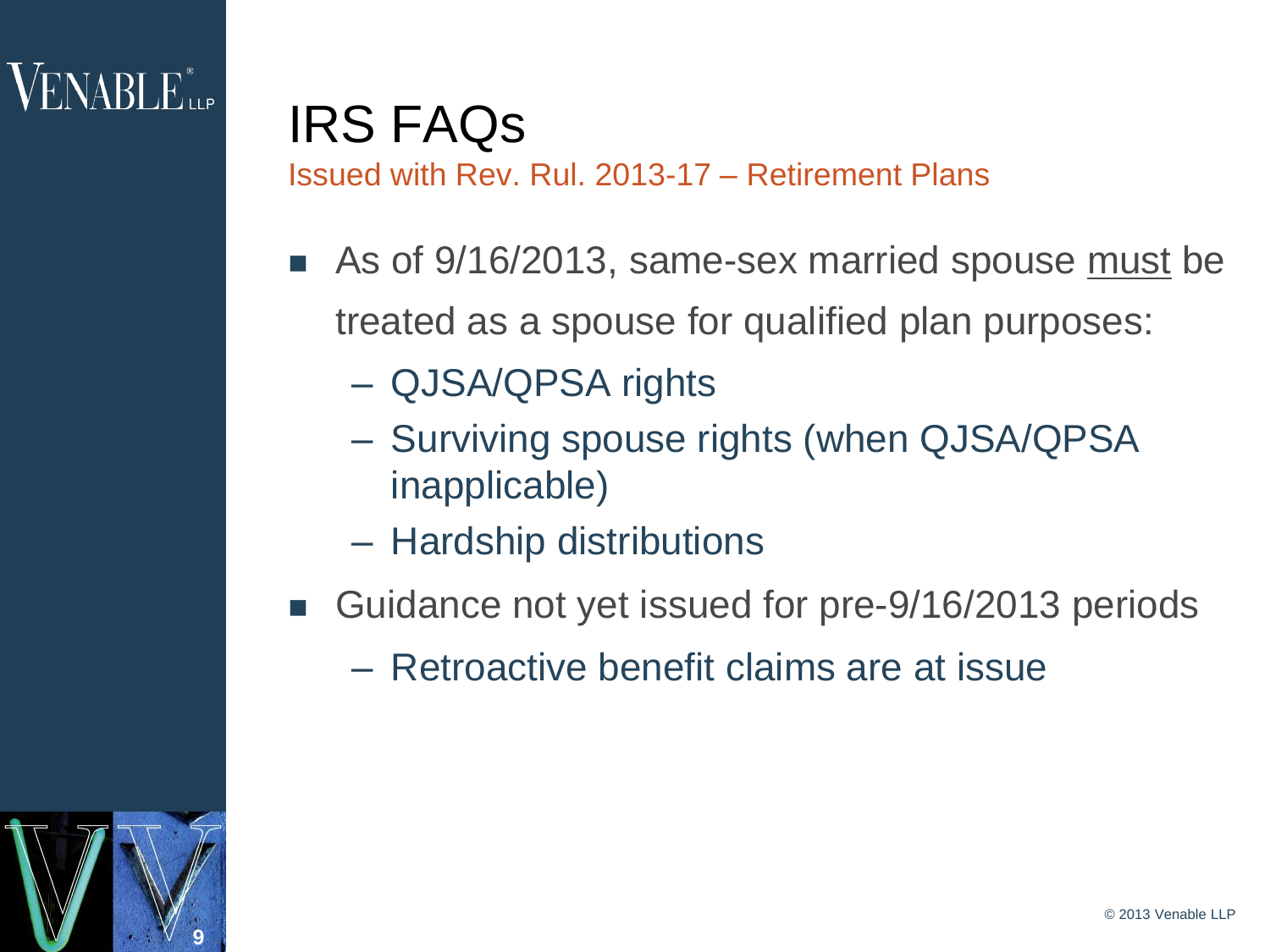

## DOL Technical Release 2013-04

- Echoes IRS Rev. Rul. 2013-17
- Applies same principles to ERISA-governed 403(b) plans

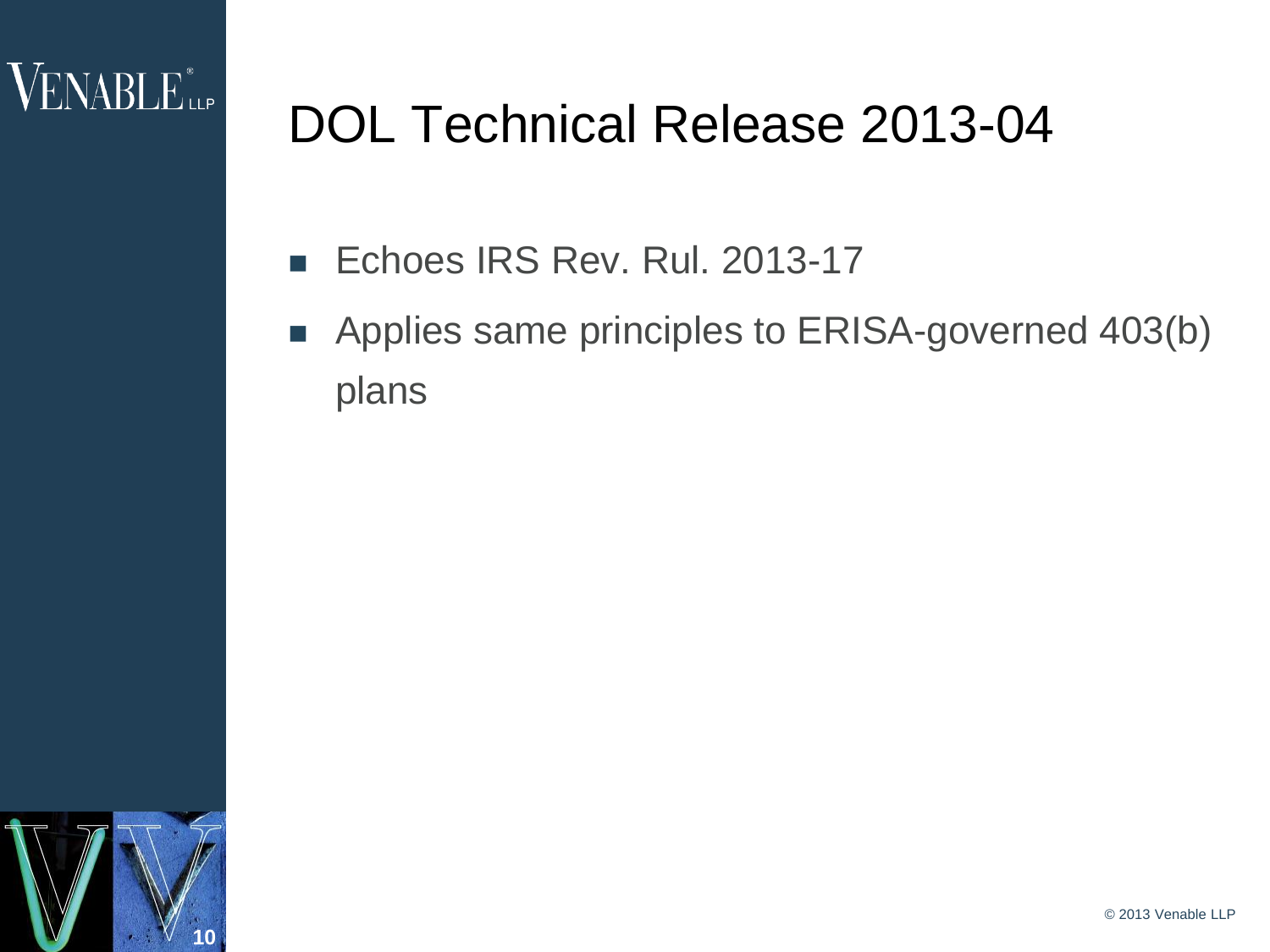## VENABLE"...

# Other Health and Welfare Benefit Implications

- COBRA independent spousal election rights
- Qualified tuition reduction for spouses Sec. 117(d)
- Dependent care expenses
	- Higher dollar limits for married couple
	- Care of spouse's child qualifies
- Medical flexible spending accounts coverage of spouse claims

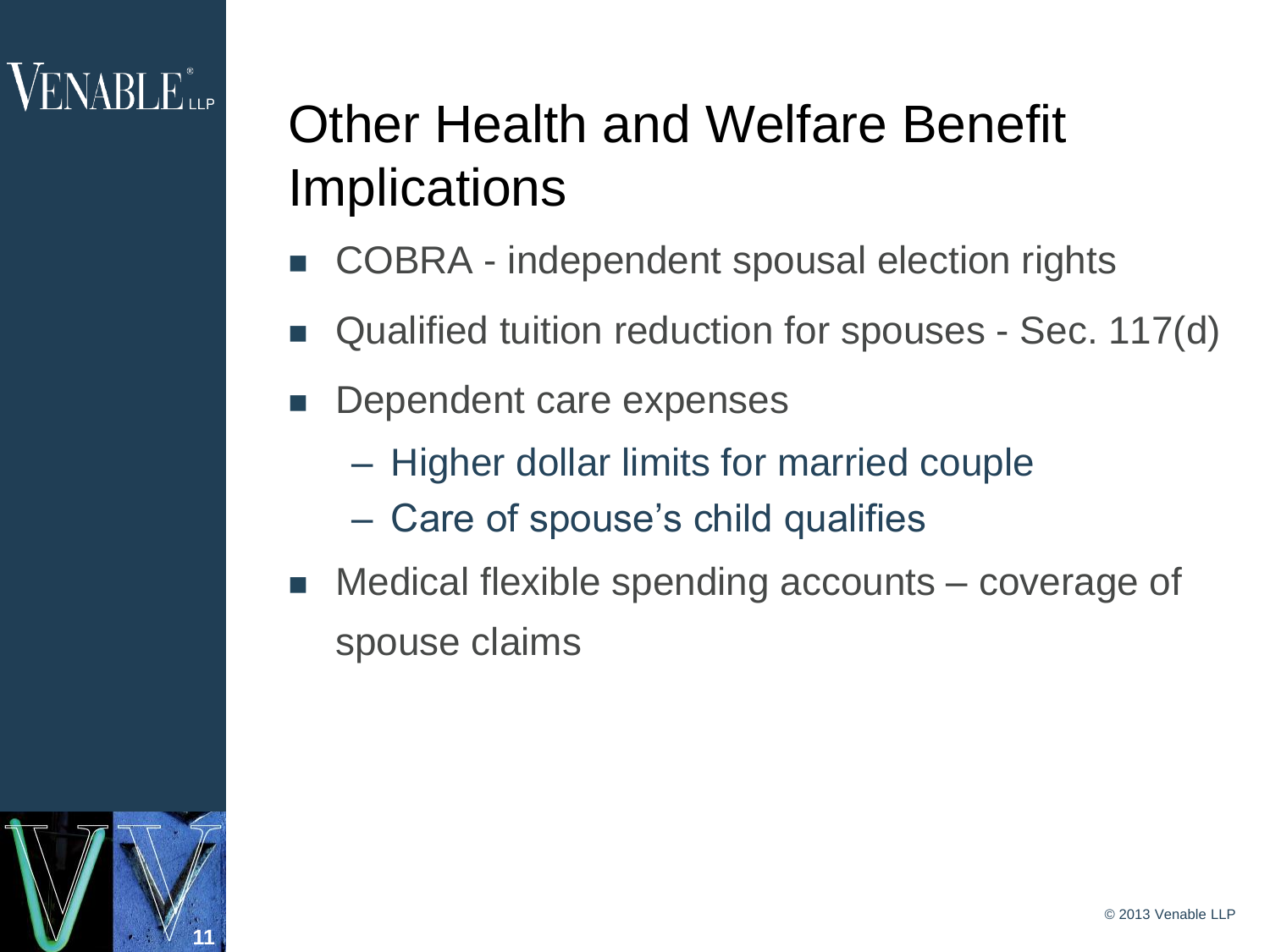## **VENABLE**

**12**

## Family & Medical Leave Act (FMLA) The State of Residence Rule

- The FMLA provides certain leave rights to eligible employees, permitting them to attend to family matters (e.g., qualifying events related to a spouse's military leave) and serious health conditions (e.g., to care for a spouse with a serious health condition).
- **Following the** *Windsor* decision, the DOL issued guidance defining a "spouse" for FMLA purposes as "a husband or wife as defined or recognized under state law for purposes of marriage in the state where the employee resides, including 'common law' marriage and same-sex marriage."

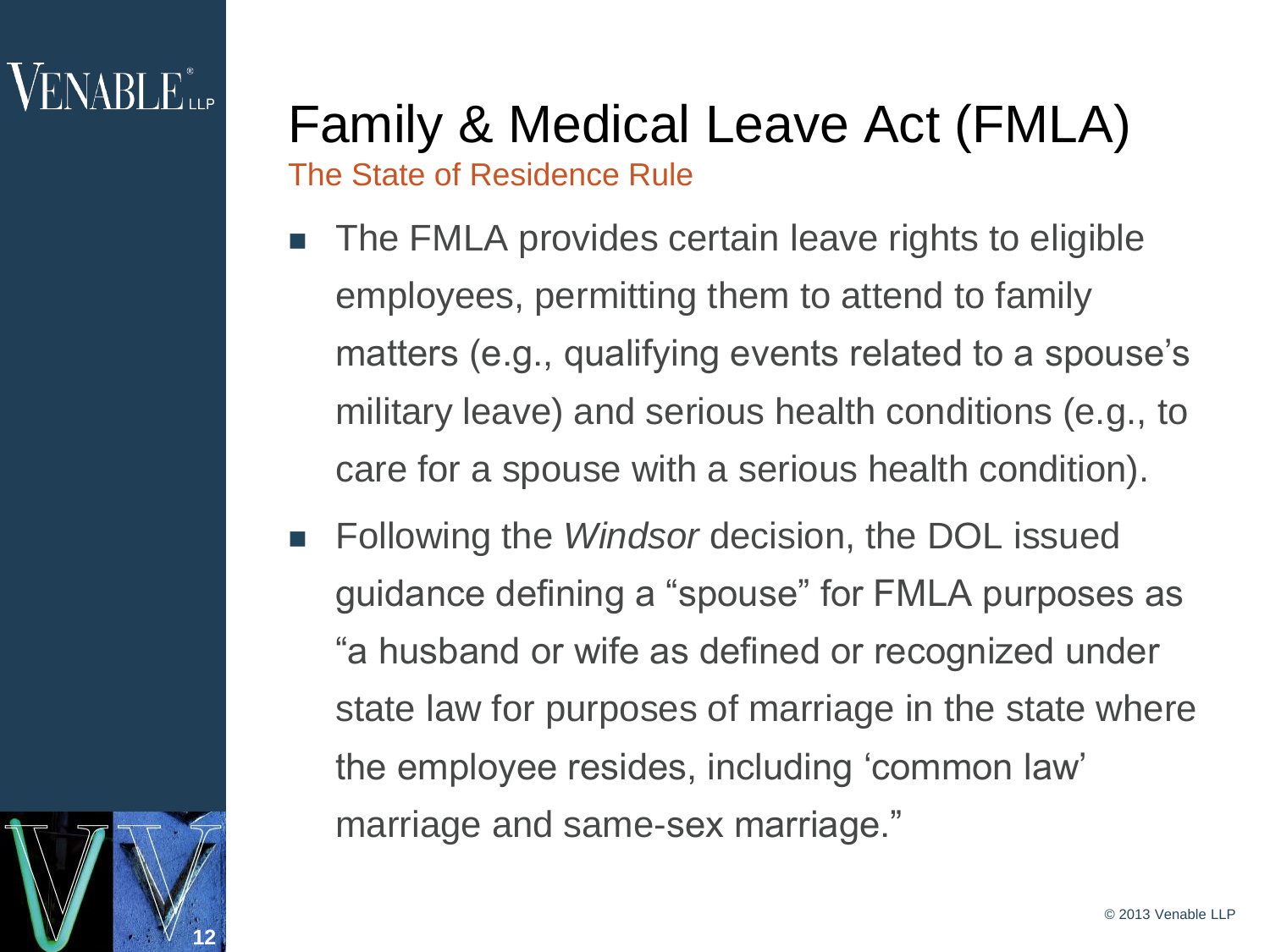## **VENABLE**

## Family & Medical Leave Act (cont'd.) The State of Residence Rule

- Therefore, when considering leave requests and FMLA rights related to, for example, the serious health condition of an employee's same-sex spouse, employers must consider whether the employee is:
	- Legally married to a same-sex spouse; *and*
	- Residing in a state that recognizes same-sex marriage (this is known as the "state of residence" rule, versus the "state of celebration" rule).